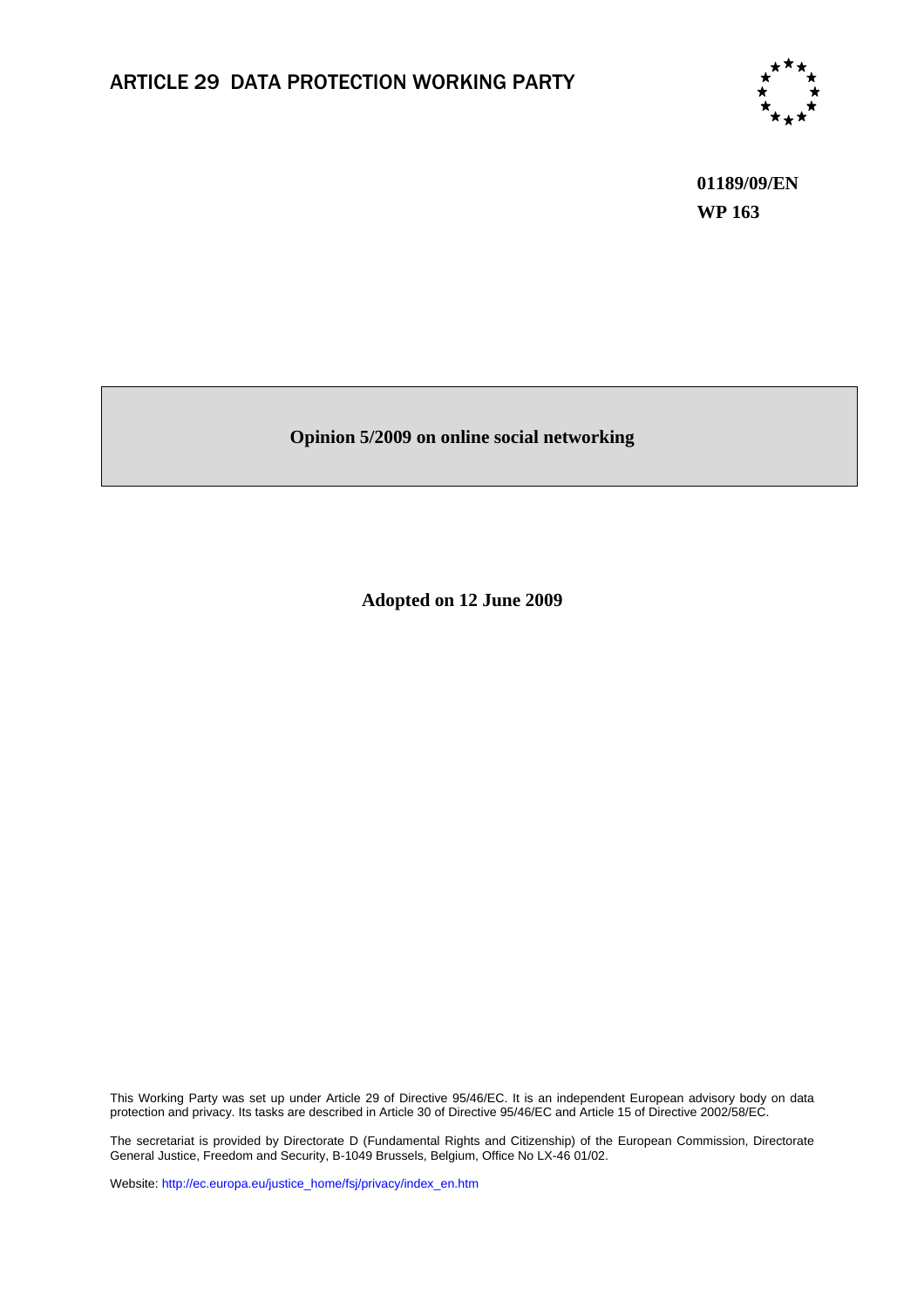# Table of contents

| 1.  |                                                                     |  |
|-----|---------------------------------------------------------------------|--|
| 2.  | Definition of a "social network service (SNS)" and business model 4 |  |
| 3.  |                                                                     |  |
| 3.1 |                                                                     |  |
| 3.2 |                                                                     |  |
| 3.3 |                                                                     |  |
| 3.4 |                                                                     |  |
| 3.5 |                                                                     |  |
| 3.6 |                                                                     |  |
| 3.7 |                                                                     |  |
| 3.8 |                                                                     |  |
| 3.9 |                                                                     |  |
| 4.  |                                                                     |  |
| 5.  |                                                                     |  |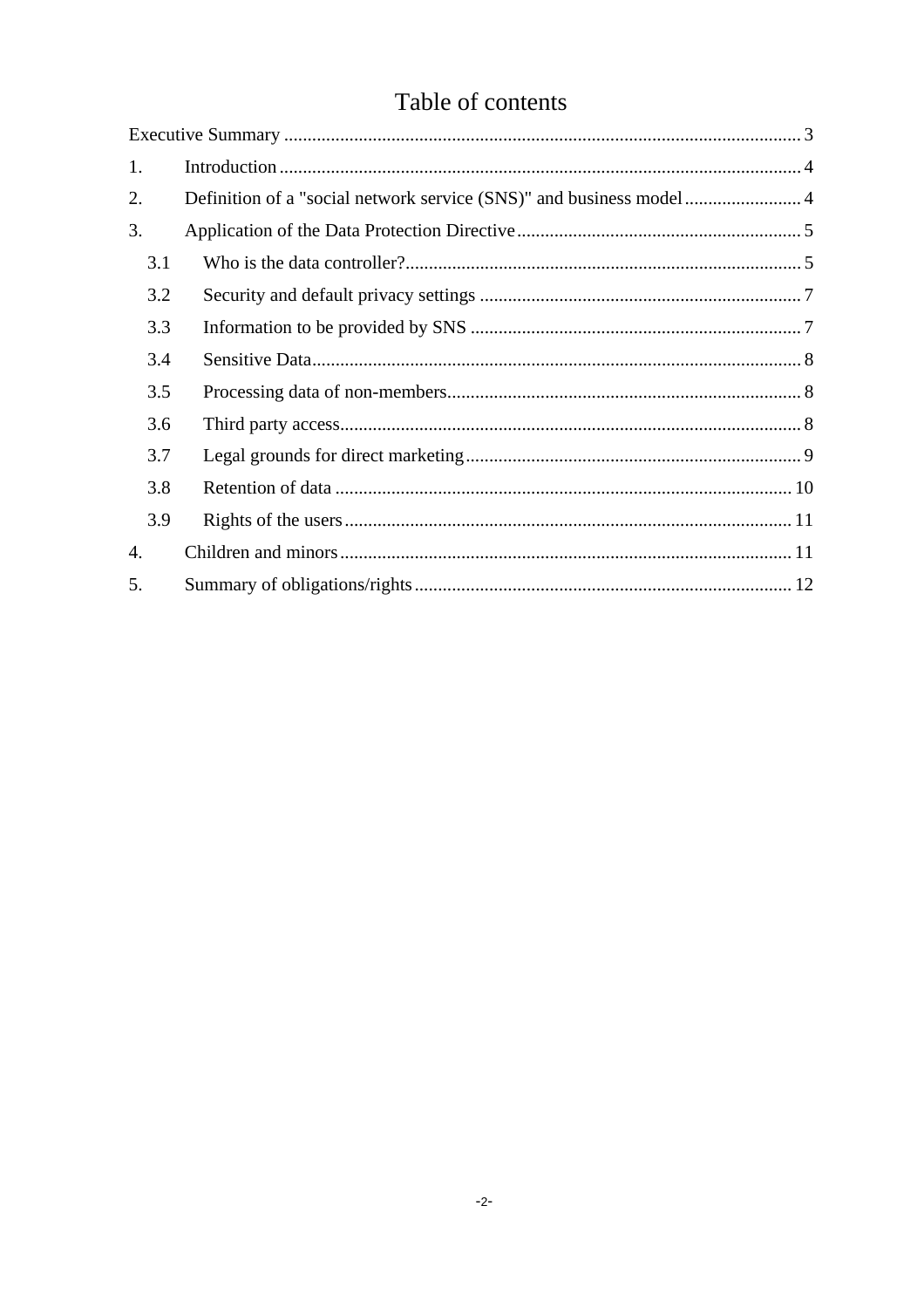### <span id="page-2-0"></span>**Executive Summary**

This Opinion focuses on how the operation of social networking sites can meet the requirements of EU data protection legislation. It principally is intended to provide guidance to SNS providers on the measures that need to be in place to ensure compliance with EU law.

The Opinion notes that SNS providers and, in many cases, third party application providers, are data controllers with corresponding responsibilities towards SNS users. The Opinion outlines how many users operate within a purely personal sphere, contacting people as part of the management of their personal, family or household affairs. In such cases, the Opinion deems that the 'household exemption' applies and the regulations governing data controllers do not apply. The Opinion also specifies circumstances whereby the activities of a user of an SNS are not covered by the 'household exemption'. The dissemination and use of information available on SNS for other secondary, unintended purposes is of key concern to the Article 29 Working Party. Robust security and privacy-friendly default settings are advocated throughout the Opinion as the ideal starting point with regard to all services on offer. Access to profile information emerges as a key area of concern. Topics such as the processing of sensitive data and images, advertising and direct marketing on SNS and data retention issues are also addressed.

Key recommendations focus on the obligations of SNS providers to conform with the Data Protection Directive and to uphold and strengthen the rights of users. Of paramount importance, SNS providers should inform users of their identity from the outset and outline all the different purposes for which they process personal data. Particular care should be taken by SNS providers with regard to the processing of the personal data of minors. The Opinion recommends that users should only upload pictures or information about other individuals, with the individual's consent and considers that SNS also have a duty to advise users regarding the privacy rights of others.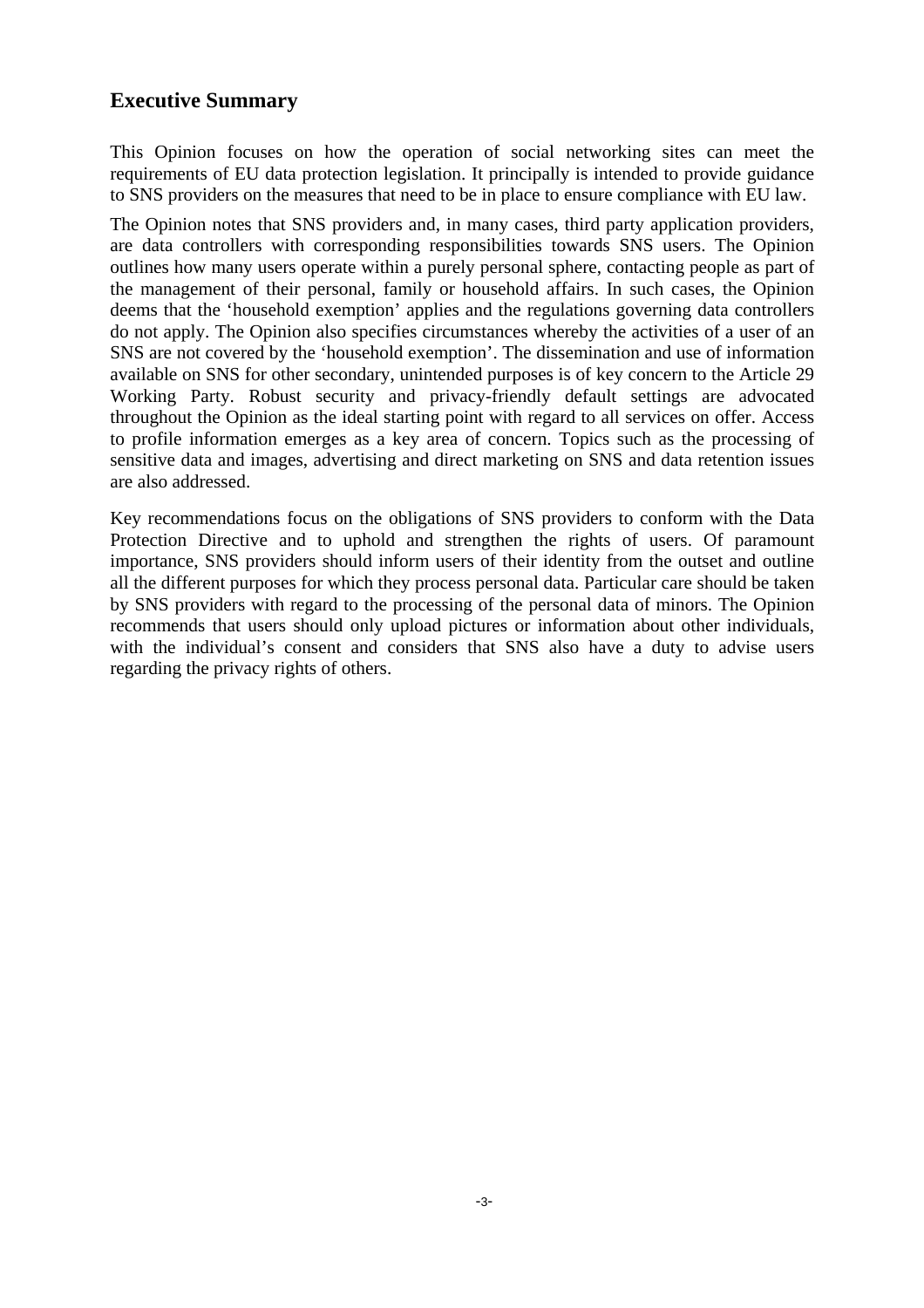### **THE WORKING PARTY ON THE PROTECTION OF INDIVIDUALS WITH REGARD TO THE PROCESSING OF PERSONAL DATA**

set up by Directive 95/46/EC of the European Parliament and of the Council of 24 October  $1995^1$ ,

having regard to Articles 29 and 30 paragraphs 1 (a) and 3 of that Directive, and Article 15 paragraph 3 of Directive 2002/58/EC of the European Parliament and of the Council of 12 July 2002

having regard to Article 255 of the EC Treaty and to Regulation (EC) no 1049/2001 of the European Parliament and of the Council of 30 May 2001 regarding public access to European Parliament, Council and Commission documents

having regard to its Rules of Procedure

### <span id="page-3-0"></span>**HAS ADOPTED THE PRESENT DOCUMENT:**

### **1. Introduction**

The evolution of web communities and hosted services such as social network services ("SNS") is a relatively recent phenomenon, with the number of users of these sites continuing to multiply at an exponential rate.

The personal information a user posts online, combined with data outlining the users actions and interactions with other people, can create a rich profile of that person's interests and activities. Personal data published on social network sites can be used by third parties for a wide variety of purposes, including commercial purposes, and may pose major risks such as identity theft, financial loss, loss of business or employment opportunities and physical harm.

The Berlin International Working Group on Data Protection in Telecommunications adopted the *Rome Memorandum*<sup>2</sup> in March 2008. The Memorandum analyses the risks for privacy and security posed by social networks and provides guidelines for regulators, providers and users. The recently adopted Resolution on Privacy Protection in Social Network Services<sup>3</sup> also addresses challenges brought about by the SNS. The Working Party also takes into account the position paper published by the European Network and Information Security Agency (ENISA) "*Security Issues and Recommendations for Online Social Networks,*" 4 in October 2007 aimed at regulators and providers of social networks.

# <span id="page-3-1"></span>**2. Definition of a "social network service (SNS)" and business model**

SNS can broadly be defined as online communication platforms which enable individuals to join or create networks of like-minded users. In the legal sense, social networks are information society services, as defined in Article 1 paragraph 2 of Directive 98/34/EC as amended by Directive 98/48/EC. SNS share certain characteristics:

 $\frac{1}{1}$ Official Journal no. L281 of 23/11/1995, p. 31,

[http://europa.eu.int/comm/internal\\_market/en/media/dataprot/index.htm](http://europa.eu.int/comm/internal_market/en/media/dataprot/index.htm) 2

 $\frac{1}{\text{http://www.datenschutz-berlin.de/attachments/461/WP} \text{social network services.pdf}}$ 

Adopted at the 30<sup>th</sup> International Conference of Data Protection and Privacy Commissioners in Strasbourg, 17;10.2008, http://www.privacyconference2008.org/adopted\_resolutions/STRASBOURG2008/resolution\_social\_networks\_en.pdf

http://www.enisa.europa.eu/doc/pdf/deliverables/enisa\_pp\_social\_networks.pdf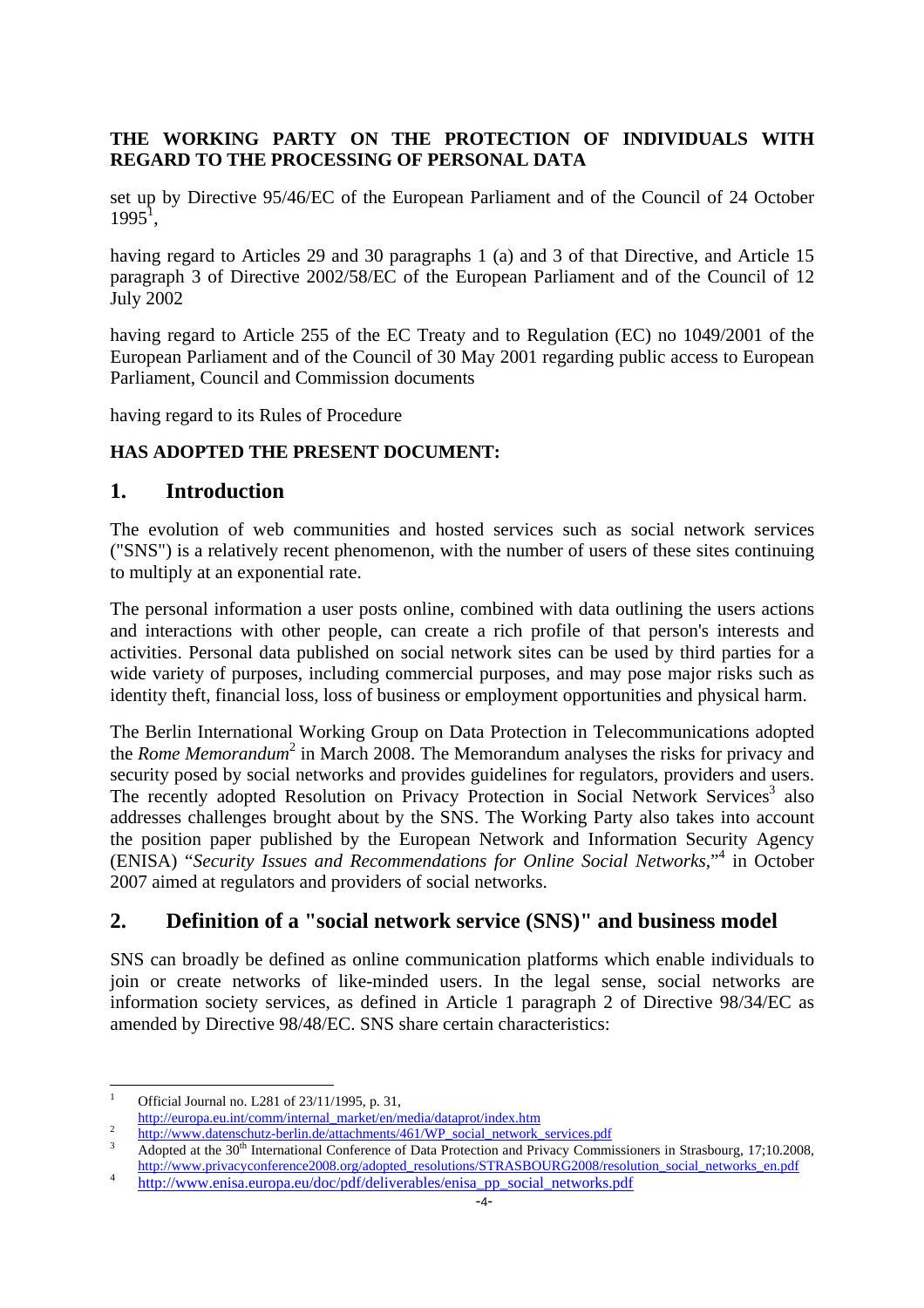- users are invited to provide personal data for the purpose of generating a description of themselves or 'profile'.
- SNS also provide tools which allow users to post their own material (user-generated content such as a photograph or a diary entry, music or video clip or links to other sites<sup>5</sup>);
- 'social networking' is enabled using tools which provide a list of contacts for each user, and with which users can interact.

SNS generate much of their revenue through advertising which is served alongside the web pages set up and accessed by users. Users who post large amounts of information about their interests on their profiles offer a refined market to advertisers wishing to serve targeted advertisements based on that information.

It is therefore important that SNS operate in a way which respects the rights and freedoms of users who have a legitimate expectation that the personal data they disclose will be processed according to European and national data protection and privacy legislation.

### <span id="page-4-0"></span>**3. Application of the Data Protection Directive**

The provisions of the Data Protection Directive apply to SNS providers in most cases, even if their headquarters are located outside of the EEA. The Article 29 Working Party refers to its earlier opinion on search engines for further guidance on the issues of establishment and use of equipment as determinants for the applicability of the Data Protection Directive and the rules subsequently triggered by the processing of IP addresses and the use of cookies.<sup>6</sup>

### <span id="page-4-1"></span>**3.1 Who is the data controller?**

#### **SNS providers**

SNS providers are data controllers under the Data Protection Directive. They provide the means for the processing of user data and provide all the "basic" services related to user management (e.g. registration and deletion of accounts). SNS providers also determine the use that may be made of user data for advertising and marketing purposes - including advertising provided by third parties.

#### **Application providers**

Application providers may also be data controllers, if they develop applications which run in addition to the ones from the SNS and users decide to use such an application.

### **Users**

In most cases, users are considered to be data subjects. The Directive does not impose the duties of a data controller on an individual who processes personal data *"in the course of a purely personal or household activity"* - the so-called "household exemption". In some instances, the activities of a user of an SNS may not be covered by the household exemption and the user might be considered to have taken on some of the responsibilities of a data controller. Some of these instances are developed below:

 5 In these cases where SNS provide electronic communications services, provisions of ePrivacy Directive  $2002/58$  will also apply.

WP148, "Opinion 1/2008 on data protection issues related to search engines".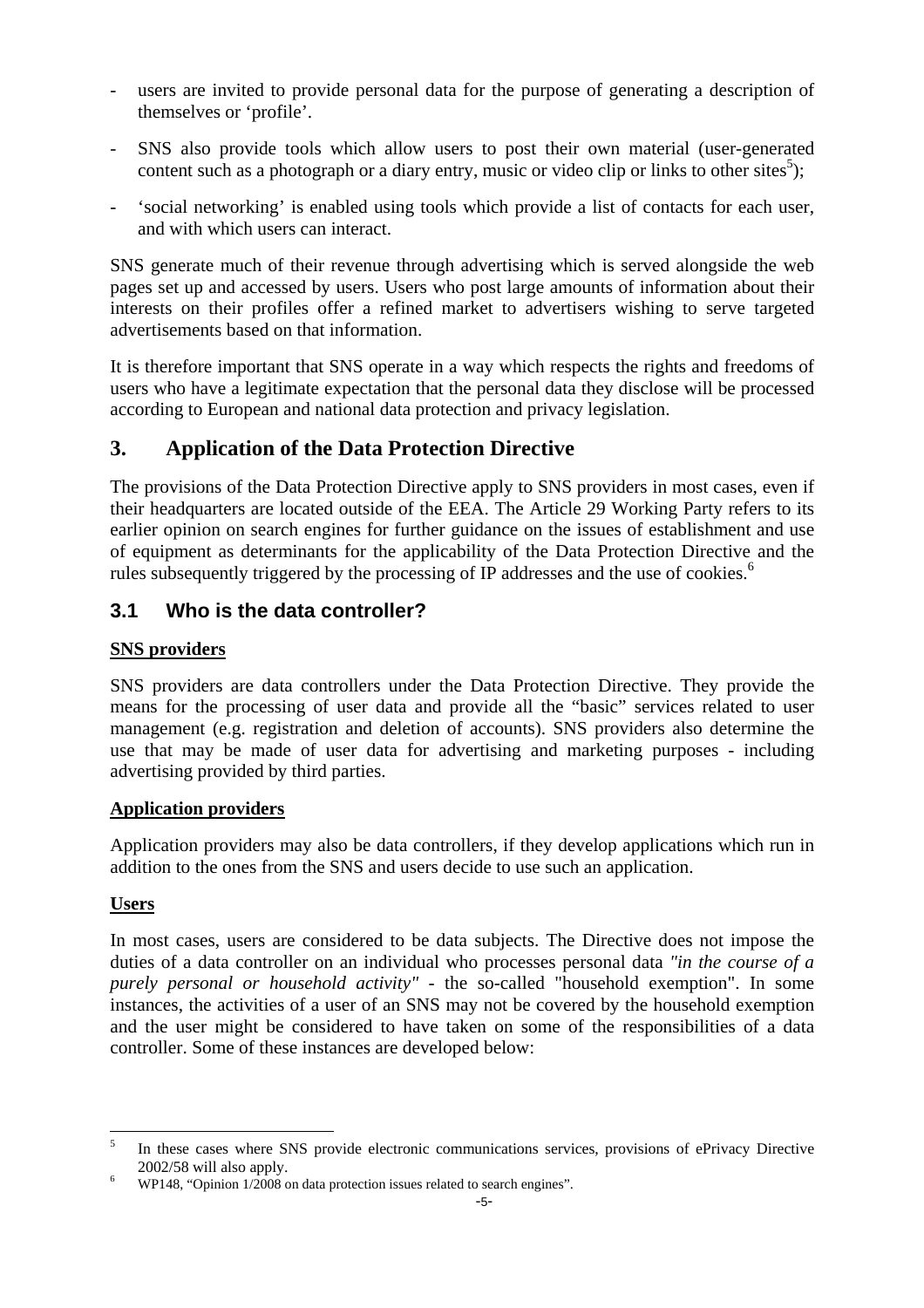#### **3.1.1. Purpose and nature**

A growing trend of SNS is the "*shift from "Web 2.0 for fun" to Web 2.0 for productivity and*  services<sup>"7</sup> where the activities of some SNS users may extend beyond a purely personal or household activity, for example when the SNS is used as a collaboration platform for an association or a company. If an SNS user acts on behalf of a company or association, or uses the SNS mainly as a platform to advance commercial, political or charitable goals, the exception does not apply. Here, the user assumes the full responsibilities of a data controller who is disclosing personal data to another data controller (SNS) and to third parties (other SNS users or potentially even other data controllers with access to the data). In these circumstances, the user needs the consent of the persons concerned or some other legitimate basis provided in the Data Protection Directive.

Typically, access to data (profile data, postings, stories…) contributed by a user is limited to self-selected contacts. In some cases however, users may acquire a high number of third party contacts, some of whom he may not actually know. A high number of contacts could be an indication that the household exception does not apply and therefore that the user would be considered a data controller.

#### **3.1.2. Access to profile information**

SNS should ensure privacy-friendly and free of charge default settings are in place restricting access to self-selected contacts.

When access to profile information extends beyond self-selected contacts, such as when access to a profile is provided to all members within the  $SNS<sup>8</sup>$  or the data is indexable by search engines, access goes beyond the personal or household sphere. Equally, if a user takes an informed decision to extend access beyond self-selected 'friends' data controller responsibilities come into force. Effectively, the same legal regime will then apply as when any person uses other technology platforms to publish personal data on the web<sup>9</sup>. In several Member States, the lack of access restrictions (thus the public character) means the Data Protection Directive applies in terms of the internet user acquiring data controller  $responsibleilities<sup>10</sup>$ .

It should be kept in mind that, even if the household exemption does not apply, the SNS user may benefit from other exemptions such as the exemption for journalistic purposes, artistic or literary expression. In those cases, a balance needs to be struck between freedom of expression and the right to privacy.

#### **3.1.3 Processing of third party data by users**

The application of the household exemption is also constrained by the need to guarantee the rights of third parties, particularly with regard to sensitive data. In addition, it must be noted that even if the household exemption applies, a user might be liable according to general

<sup>-&</sup>lt;br>7 "Internet of the future: Europe must be a key player" speech from Ms Reding, European Commissioner for Information Society and Media during the meeting Future of the Internet initiative of the Lisbon Council, Brussels, 2 February 2009

or when it can be argued that no actual selection is being made in accepting contacts, i.e the users accepts "contacts"

regardless of the connection they have<br>Such as with publishing platforms that are not SNS, or with self-hosted software.

Such as with publishing platforms that are not SNS, or with self-hosted software. 10 In its Satamedia judgment the ECJ rules inversely in paragraph 44: "*It follows that the latter exception must be interpreted as relating only to activities which are carried out in the course of private or family life of individuals (see Lindqvist, paragraph 47). That clearly does not apply to the activities of Markkinapörssi and Satamedia, the purpose of which is to make the data collected accessible to an unrestricted number of people.*"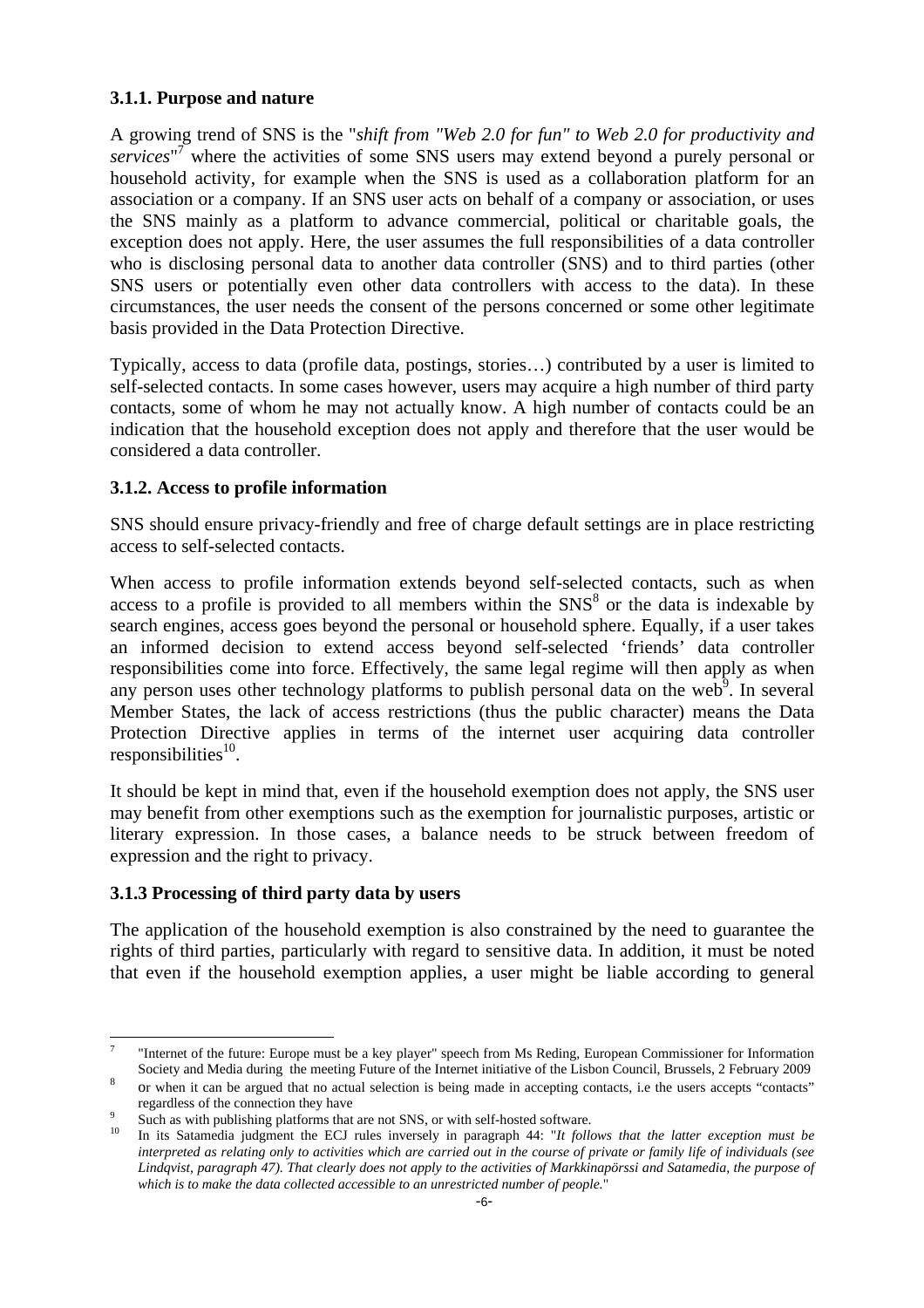provisions of national civil or criminal laws in question (e.g. defamation, liability in tort for violation of personality, penal liability).

# <span id="page-6-0"></span>**3.2 Security and default privacy settings**

Secure processing of information is a key element of trust in SNS. Controllers must take the appropriate technical and organisational measures, 'both at the time of the design of the processing system and at the time of the processing itself' to maintain security and prevent unauthorised processing, taking into account the risks represented by the processing and the nature of the data $^{11}$ .

An important element of the privacy settings is the access to personal data published in a profile. If there are no restrictions to such access, third parties may link all kinds of intimate details regarding the users, either as a member of the SNS or via search engines. However, only a minority of users signing up to a service will make any changes to default settings. Therefore, SNS should offer privacy-friendly default settings which allow users to freely and specifically consent to any access to their profile's content that is beyond their self-selected contacts in order to reduce the risk of unlawful processing by third parties. Restricted access profiles should not be discoverable by internal search engines, including the facility to search by parameters such as age or location. Decisions to extend access may not be implicit<sup>12</sup>, for example with an "opt-out" provided by the controller of the SNS.

# <span id="page-6-1"></span>**3.3 Information to be provided by SNS**

SNS providers should inform users of their identity and the different purposes for which they process personal data according to the provisions laid out in Article 10 of the Data Protection Directive including, but not limited to:

- usage of the data for direct marketing purposes;
- possible sharing of the data with specified categories of third parties;
- an overview on profiles: their creation and chief data sources;
- the use of sensitive data.

The Working Party recommends that:

- SNS providers provide adequate warnings to users about the privacy risks to themselves and to others when they upload information on the SNS;
- SNS users should also be reminded that uploading information about other individuals may impinge upon their privacy and data protection rights;
- SNS users should be advised by SNS that if they wish to upload pictures or information about other individuals, this should be done with the individual's  $consent<sup>13</sup>$ .

 $\overline{11}$ <sup>11</sup> Article 17 and Recital 46 of the Data Protection Directive.<br><sup>12</sup> The Benert and Guidance on Privacy in Social Naturals S

<sup>12</sup> The Report and Guidance on Privacy in Social Network Services ("Rome Memorandum") indicates risks such as "The misleading notion of community", p2, "Giving away more personal information than you think you do", p3. A computer security company warns an important SNS about default access to members within the same geographical location :<br>http://www.sophos.com/pressoffice/news/articles/2007/10/facebook-network.html

<sup>&</sup>lt;sup>13</sup> This could be made easier by introducing tagging management tools within social network websites, e.g. by making available areas in a personal profile to indicate the presence of a user's name in tagged images or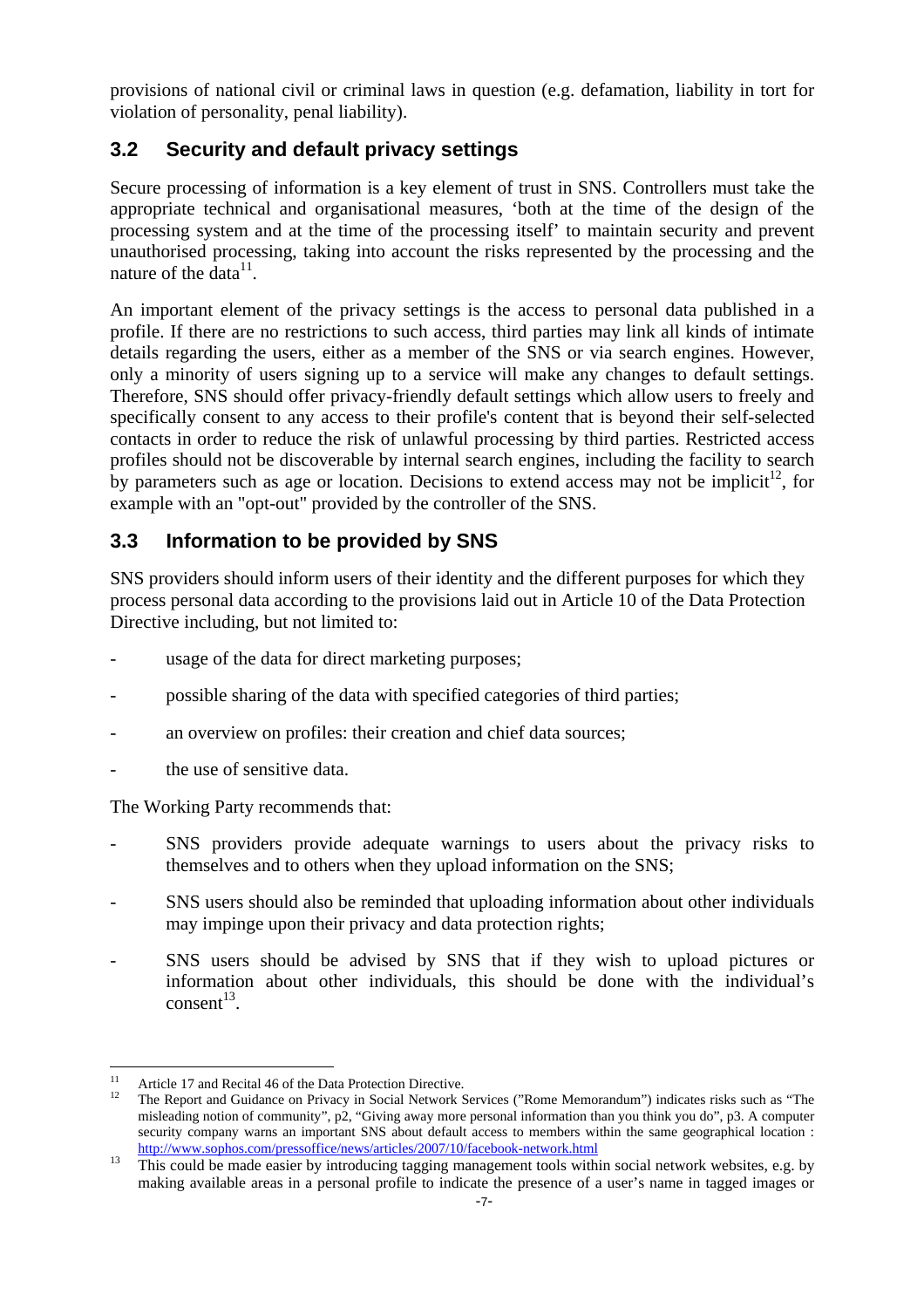# <span id="page-7-0"></span>**3.4 Sensitive Data**

Data revealing racial or ethnic origin, political opinions, religious or philosophical beliefs, trade-union membership or data concerning health or sex life is considered sensitive. Sensitive personal data may only be published on the Internet with the explicit consent from the data subject or if the data subject has made the data manifestly public himself.<sup>14</sup>

In some EU Member States, images of data subjects are considered a special category of personal data since they may be used to distinguish between racial/ethnic origins or may be used to deduce religious beliefs or health data. The Working Party in general does not consider images on the Internet to be sensitive data<sup>15</sup>, unless the images are clearly used to reveal sensitive data about individuals.

As data controllers, SNS may not process any sensitive data about SNS members or nonmembers without their explicit consent<sup>16</sup>. If an SNS includes in the profile form of users any questions relating to sensitive data, the SNS must make it very clear that answering such questions is completely voluntary.

### <span id="page-7-1"></span>**3.5 Processing data of non-members**

Many SNS allow users to contribute data about other people, such as adding a name to a picture, rating a person, listing the "people I have met/want to meet" at events. This tagging may also identify non-members. However, the processing of such data about non-members by the SNS may only be performed if one of the criteria laid down in Article 7 of the Data Protection Directive is fulfilled.

In addition, the creation of pre-built profiles of non-members through the aggregation of data that is independently contributed by SNS users, including relationship data inferred from uploaded address books, lacks a legal basis. $17$ 

Even if the SNS had the means to contact the non-user and inform this non-user about the existence of personal data relating to him/her, a possible e-mail invitation to join the SNS in order to access these personal data would violate the prohibition laid down in Article 13.4 of the ePrivacy Directive on the sending of unsolicited electronic messages for direct marketing purposes.

### <span id="page-7-2"></span>**3.6 Third party access**

### **3.6.1 SNS-mediated access**

In addition to the core SNS service, most SNS offer users additional applications provided by third party developers which also process personal data.

SNS should have the means to ensure that third party applications comply with the Data Protection and ePrivacy Directives. This implies, in particular, that they provide clear and

videos waiting for consent, or setting expiration times for tags that have not received consent by the tagged

individual. 14 Member States may lay down exemptions from this rule; see Article 8.2 (a) second sentence and Article 8 4 of the Data Protection Directive.<br><sup>15</sup> The publication of images on the Internet does however raise increasing privacy concerns as facial recognition

technologies improve.<br><sup>16</sup> consent has to be free, informed and specific <sup>16</sup><br><sup>17</sup> Recital 38 of the Data Protection Directive specifies: "*Whereas, if the processing of data is to be fair, the data subject must be in a position to learn of the existence of a processing operation and, where data are collected from him, must be given accurate and full information, bearing in mind the circumstances of the collection.*" For some SNS, the publication of profiles of non-members allegedly has become an important way of marketing their "services".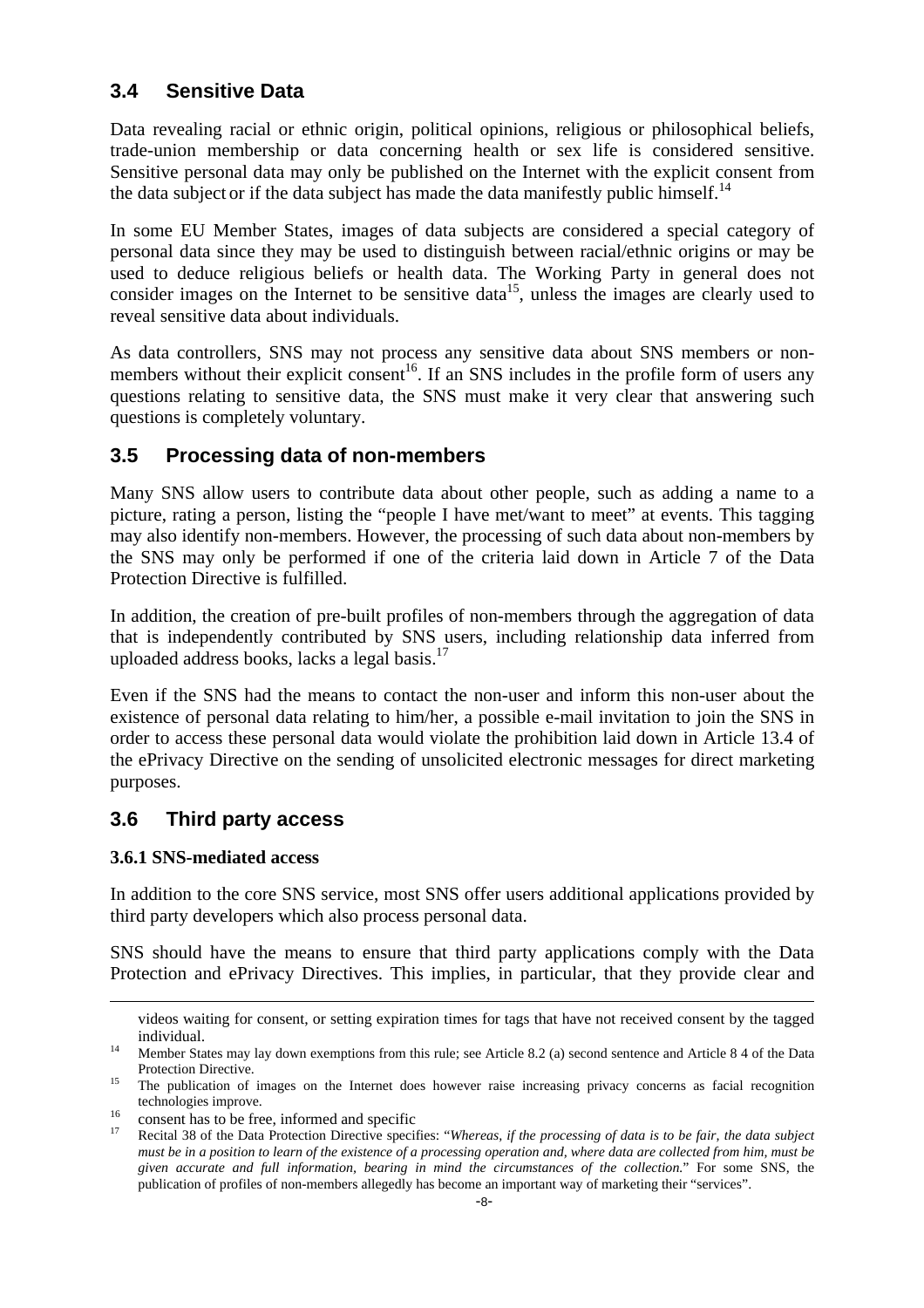specific information to users about the processing of their personal data and that they only have access to necessary personal data. Therefore, layered access should be offered to third party developers by the SNS so they can opt for a mode of access that is intrinsically more limited. SNS should ensure furthermore that users may easily report concerns about applications.

### **3.6.2 User-mediated third party access**

SNS sometimes allow users to access and update their data with other applications. For example users might be able to:

- read and post messages to the network from their mobile phone;
- synchronize the contact data of their friends in the SNS with their address book on a desktop computer;
- update their status or location in the SNS automatically by using another website.

SNS publish the way this software can be written in the form of an "Application Programming Interface" ("API"). This enables any third party to write software to perform these tasks, and allow users to freely choose between several third party providers<sup>18</sup>. When offering an API that enables access to contacts' data, SNS should:

provide for a level of granularity that lets the user choose an access level for the third party that is only just sufficient to perform a certain task.

When accessing personal data via third party's API on behalf of a user, third party services should:

- process and store data no longer than necessary to perform a specific task;
- perform no operations on imported user contacts' data other than personal usage by the contributing user.

# <span id="page-8-0"></span>**3.7 Legal grounds for direct marketing**

Direct marketing is an essential part of the SNS business model; different marketing models can be used by SNS. Nevertheless, marketing using users' personal data should comply with relevant provisions of both Data Protection and ePrivacy Directive<sup>19</sup>.

*Contextual marketing* is tailored to the content that is viewed or accessed by the user<sup>20.</sup>

*Segmented marketing* consists in serving advertisements to targeted groups of users<sup>21</sup>; a user is placed in a group according to the information he has directly communicated to the SNS22.

Finally, *behavioural marketing* selects the advertisements based on the observation and analysis of the users' activity over time. These techniques may be subject to different legal requirements, depending on the applicable legal grounds and the characteristics of the

<sup>18</sup> While "API" is a broad technical term, here API refers to access on behalf of a user, i.e. users need to give their login credentials to the software, so that it can act on their behalf. 19 The Working Party intends to address the different aspects of online advertising in a separate document in the near

future.<br>
<sup>20</sup> e.g. if the page which is displayed mentions the word "Paris", the advertisement could concern a restaurant in this city each group being defined by a set of criteria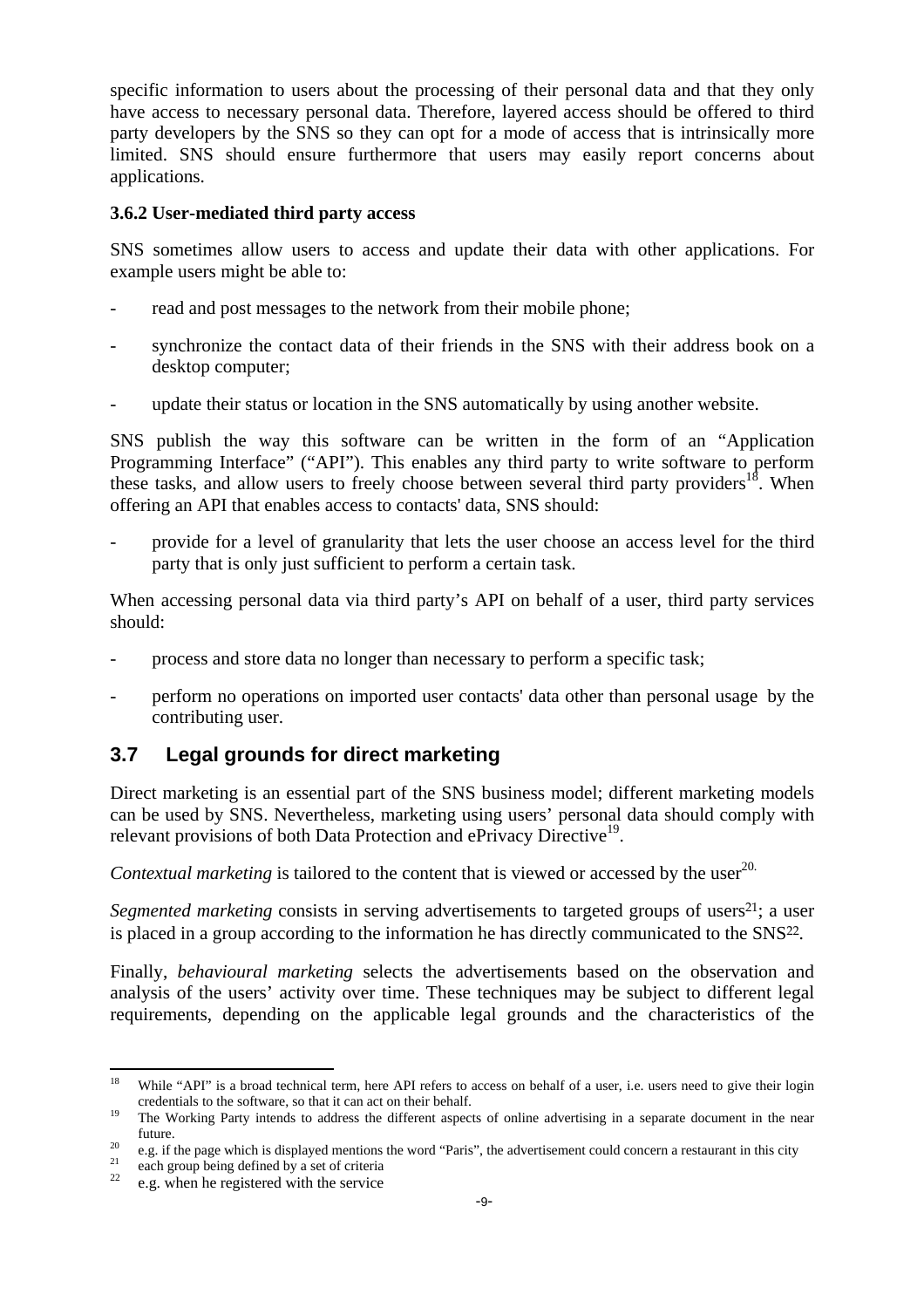techniques used. The Working Party recommends not using sensitive data in behavioural advertising models, unless all legal requirements are met.

Whatever model or combination of models is used, advertisements can either be served directly by the SNS (the SNS provider acts here as a broker) or by a third party advertiser. In the first case, personal data of the users do not need to be disclosed to third parties. In the second case however, the third party advertiser might process personal data about the users e.g. if it processes the IP address of the user and a cookie that was placed on the user's computer.

### <span id="page-9-0"></span>**3.8 Retention of data**

SNS fall outside the scope of the definition of electronic communication services provided in Article 2 letter c) of the Framework Directive (2002/21/EC). SNS providers may offer additional services that fall under the scope of an electronic communications service such as a publicly accessible email service. Such a service will be subject to the provisions of the e-Privacy Directive and the Data Retention Directive.

Some SNS allow their users to send invitations to third parties. The prohibition on the use of electronic mail for the purposes of direct marketing does not apply to personal communications. In order to comply with the exception for personal communications, an SNS must comply with the following criteria:

- no incentive is given to either sender or recipient;
- the provider does not select the recipients of the message; $^{23}$
- the identity of the sending user must be clearly mentioned;
- the sending user must know the full content of the message that will be sent on his behalf.

Some SNS also retain identification data of users who were banned from the service, to ensure that they cannot register again. In that case, these users must be informed that such processing is taking place. In addition, the only information that may be retained is identification information, and not the reasons why these persons were banned. This information should not be retained for more than one year.

Personal data communicated by a user when he registers to a SNS should be deleted as soon as either the user or the SNS provider decides to delete the account<sup>24</sup>. Similarly, information deleted by a user when updating his account should not be retained. SNS should notify users before taking these steps with the means they have at their disposal to inform users about these retention periods. For security and legal reasons, in specific cases, it could be justifiable to store updated or deleted data and accounts for a defined period of time in order to help prevent malicious operations resulting from identity theft and other offences or crimes.

When a user does not use the service for a defined period of time, the profile should be set to inactive, i.e. no longer visible to other users or the outside world, and after another period of time the data in the abandoned account should be deleted. SNS should notify users before taking these steps with whatever means they have at their disposal.

<sup>23</sup> <sup>23</sup> i.e. the practice by some SNSs to send invitations indiscriminately to the entire address book of a user is not allowed<br><sup>24</sup> According to Article 6 para 1e) of the Data Protection Directive, data must be "kept in a f

*identification of data subjects for no longer than is necessary for the purposes for which the data were collected or for which they are further processed."*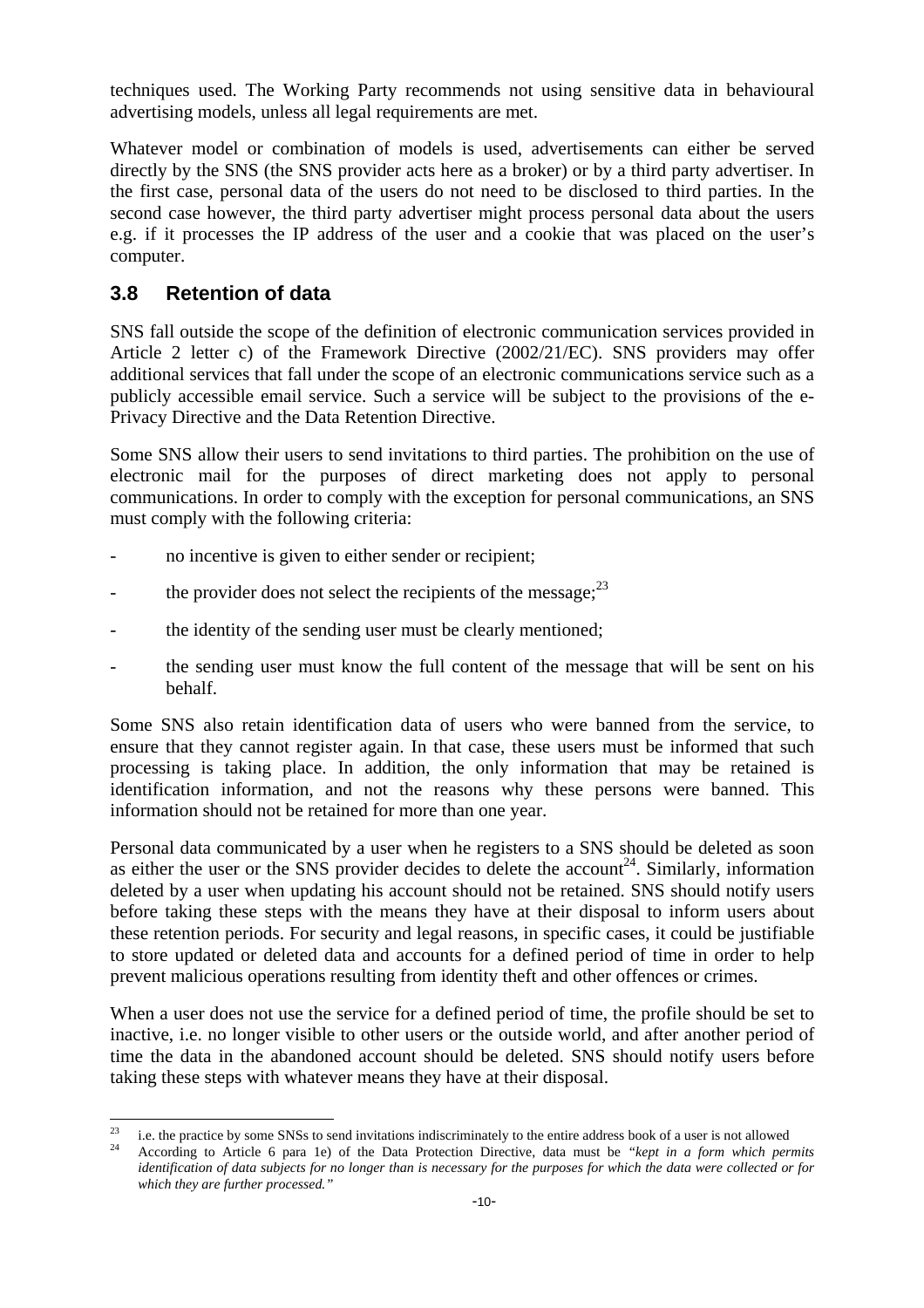# <span id="page-10-0"></span>**3.9 Rights of the users**

SNS should respect the rights of the individuals concerned by the processing according to the provisions laid out in Articles 12 and 14 of the Data Protection Directive.

Access and rectification rights of users are not limited to the users of the service but to any natural person whose data are processed<sup>25</sup>. Members and non-members of SNS must have a means to exercise their right of access, correction and deletion. The homepage of SNS sites should clearly refer to the existence of a "complaint handling office" set up by the SNS provider to deal with data protection and privacy issues and complaints by both members and non-members.

Article 6 para 1 letter c) of the Data Protection Directive requires the data to be *"adequate, relevant and not excessive in relation to the purposes for which they are collected and/or further processed"*. In this context, it can be observed that SNS may need to register some identifying data about members but does not need to publish the real name of members on the Internet. Therefore, SNS should consider carefully if they can justify forcing their users to act under their real identity rather than under a pseudonym. There are strong arguments in favor of giving users choice in this respect and in at least one Member State, this is a legal requirement. The arguments are particularly strong in the case of SNS with wide membership.

Article 17 of the Data Protection Directive requires that the controller implements appropriate technical and organizational security measures to protect personal data. In particular, such security measures include access control and authentication mechanisms which can still be implemented if pseudonyms are used.

### <span id="page-10-1"></span>**4. Children and minors**

A large proportion of SNS services are utilised by children/minors. The Working Party's Opinion WP147<sup>26</sup> focused on the application of data protection principles in the school and educational environment. The Opinion emphasised the need for taking into account the best interest of the child as also set out in the UN Convention on the Rights of the Child. The Working Party wishes to stress the importance of this principle also in the context of SNS.

Some interesting initiatives<sup>27</sup> have been undertaken by Data Protection Authorities world wide which focus mostly on awareness-raising regarding SNS and possible risks. The Working Party encourages further research on how to address the difficulties surrounding adequate age verification and proof of informed consent in order to better address these challenges.

Based on the considerations made so far, the Working Party believes that a multi-pronged strategy would be appropriate to address the protection of children's data in the SNS context. Such a strategy might be based on:

awareness raising initiatives, which are fundamental to ensure the active involvement of children (via schools, the inclusion of DP-basics in educational curricula, the creation of ad-hoc educational tools, the collaboration of national competent bodies);

 $25$ 

<sup>&</sup>lt;sup>25</sup> [e.g. instance, it is the case if this person's email address was used by the SNS se](http://ec.europa.eu/justice_home/fsj/privacy/docs/wpdocs/2008/wp147_en.pdf)rvice to send him an invitation<br><sup>26</sup> http://ec.europa.eu/justice home/fsj/privacy/docs/wpdocs/2008/wp147 en.pdf<br><sup>27</sup> For example, the <http://www.fdim.dk/>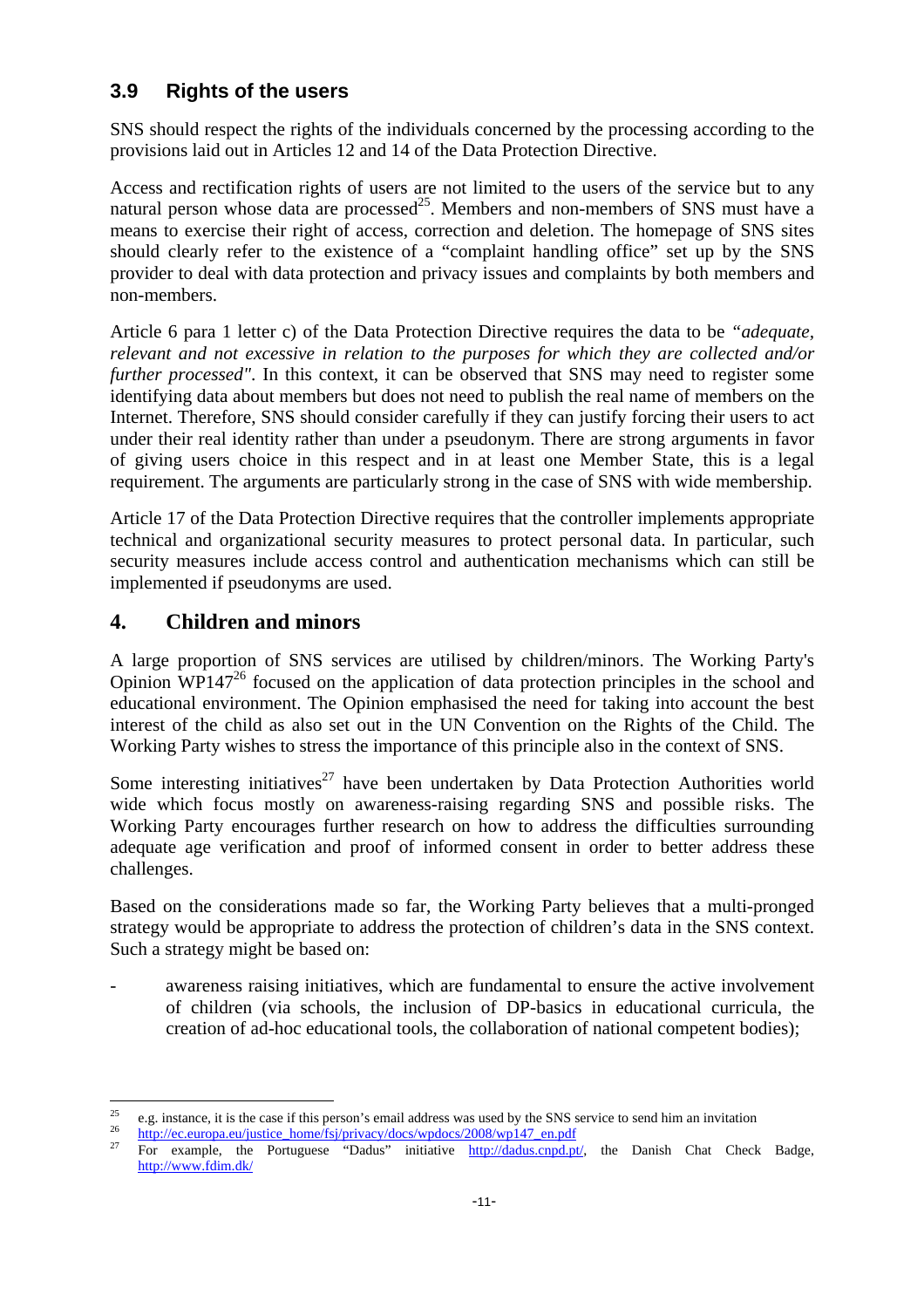- fair and lawful processing with regard to minors such as not asking for sensitive data in the subscription forms, no direct marketing aimed specifically at minors, the prior consent of parents before subscribing, and suitable degrees of logical separation between the communities of children and adults;
- implementation of Privacy Enhancing Technologies (PETs) e.g. privacy-friendly settings by default, pop-up warning boxes at appropriate steps, age verification software);
- self-regulation by providers, to encourage the adoption of codes of practice that should be equipped with effective enforcement measures, also disciplinary in nature;
- if necessary, ad-hoc legislative measures to discourage unfair and/or deceptive practices in the SNS context.

### <span id="page-11-0"></span>**5. Summary of obligations/rights**

#### **Applicability of EC Directives**

- **1. The Data Protection Directive generally applies to the processing of personal data by SNS, even when their headquarters are outside of the EEA.**
- **2. SNS providers are considered data controllers under the Data Protection Directive.**
- **3. Application providers might be considered data controllers under the Data Protection Directive.**
- **4. Users are considered data subjects vis-à-vis the processing of their data by SNS.**
- **5. Processing of personal data by users in most cases falls within the household exemption. There are instances where the activities of a user are not covered by this exemption.**
- **6. SNS fall outside of the scope of the definition of electronic communication service and therefore the Data Retention Directive does not apply to SNS.**

#### **Obligations of SNS**

- **7. SNS should inform users of their identity, and provide comprehensive and clear information about the purposes and different ways in which they intend to process personal data.**
- **8. SNS should offer privacy-friendly default settings.**
- **9. SNS should provide information and adequate warning to users about privacy risks when they upload data onto the SNS.**
- **11. Users should be advised by SNS that pictures or information about other individuals, should only be uploaded with the individual's consent.**
- **12. At a minimum, the homepage of SNS should contain a link to a complaint facility, covering data protection issues, for both members and non-members.**
- **13. Marketing activity must comply with the rules laid down in the Data Protection and ePrivacy Directives.**